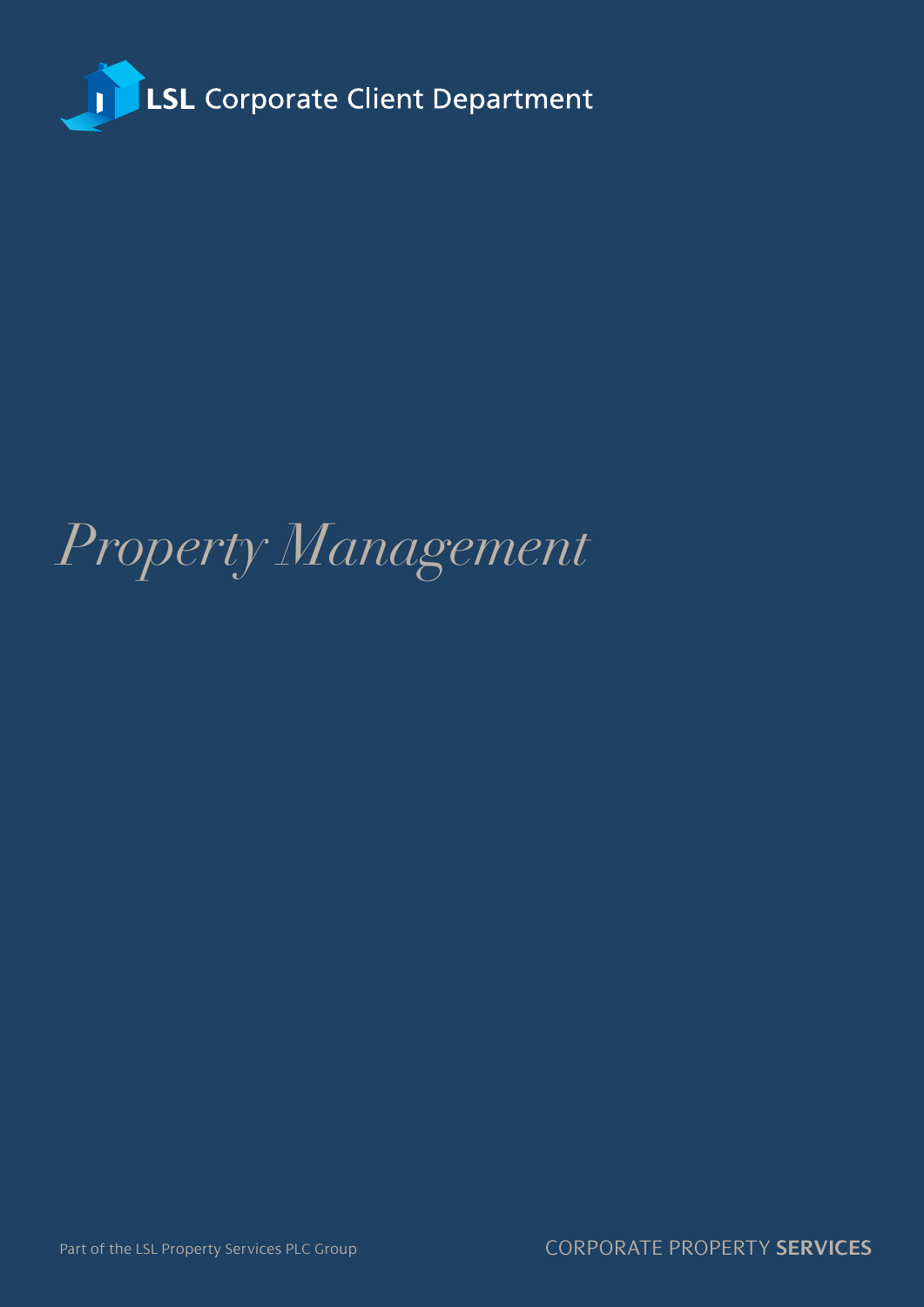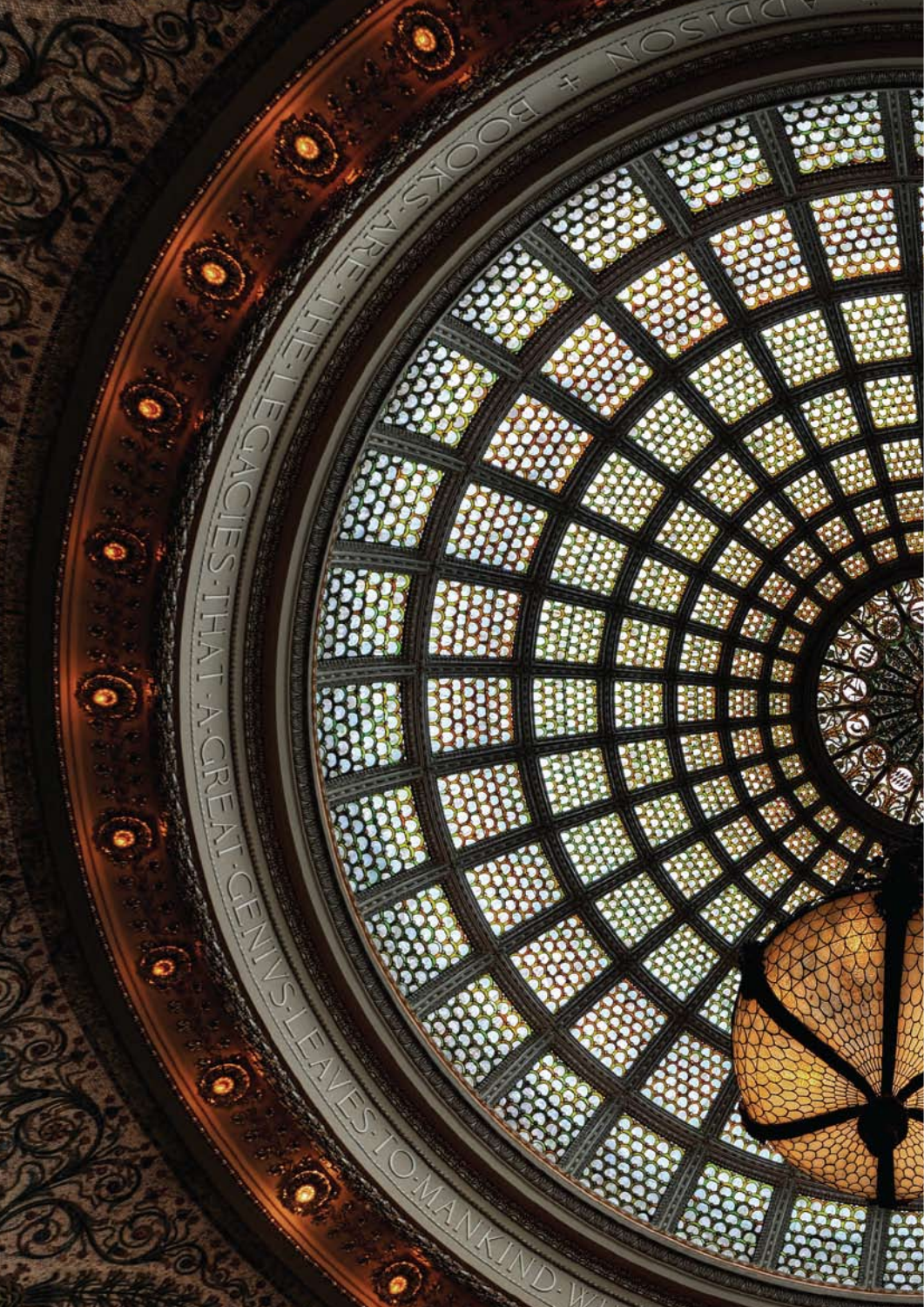# *Introduction*

*Success depends on outstanding service. As experienced multiple property portfolio managers, we offer a flexible and innovative service- based proposition that is delivered by serious property professionals. We work in partnership with our clients to develop long-term relationships that minimise their risk, and deliver on individual investment objectives. We also work to develop property strategies that maximise returns.*

LSL Corporate Client Department offers a centralised portfolio management service with distinct advantages in terms of monitoring portfolio performance, service quality and cost. Working with a dedicated account manager, we promise you a client-focused approach with new ideas and appropriate solutions. By understanding the challenges you face, we will support you with specialist property advice, enabling you to make investment decisions based on accurate information, which is re-evaluated in line with shifts in market conditions.

By offering an effective overview of the performance of an entire property portfolio, we are able to develop operational efficiencies, significantly reducing risk exposure and minimise the need for time intensive financial and bookkeeping reconciliation within your organisation.

We provide comprehensive management on all of the above; as specialists, you would expect nothing less from us.

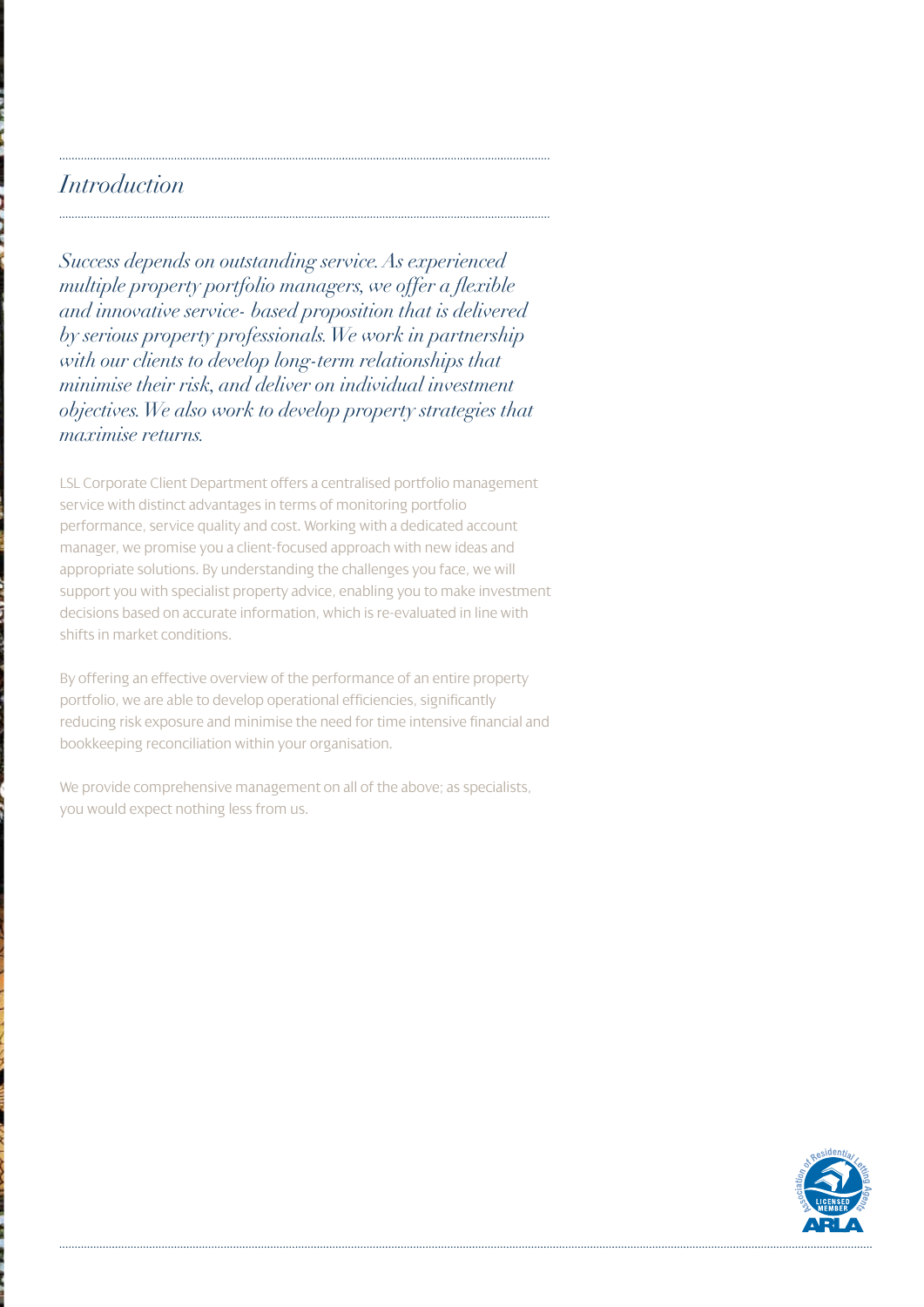*Outsourcing a centralised property manager gives you access to comprehensive property knowledge. We are proud of our mature industry expertise, particularly understanding the complexities around property regulation. Our approach is individually tailored to build longterm plans for each property case, giving you increased confidence in times of market volatility.* 

### *Reduced risk exposure*

By placing properties across multiple providers, your business is more vulnerable to risk than when you centralise the management of your property portfolio. Inconsistencies in information, disjointed strategies and differing interpretations of regulatory obligations could leave your business open to risk. As your professional property manager, we will absorb these risks, manage and mitigate them accordingly to protect you, us and your customers.

### *Streamlining and cost saving benefits*

Centralising property management gives you a greater visibility of charges being applied for management services, and allows for a single, standardised fee structure to be implemented. Moving away from multiple agents with varying managing charges will provide opportunities to reduce the array of fee arrangements in place, and streamline the necessary internal management of these agents. A centralised, outsourced model will improve communications and operational protocols, develop efficiencies and deliver a clear fee model.

#### *Professional stock management through clear management information*

Empowered decision making is at the very core of our business, and with a complete oversight into your property portfolio we can complete a strategic review with the aim of specifically supporting your business at executive, platform and company/trust level. Using our market leading range of reports, we are able to help you make nimble decisions about your portfolio.

#### *Develop strategic relationships*

The LSL Group of companies is one of the country's leading property services organisations, with businesses operating across the entire spectrum of the property supply chain. Each business works independently to deliver marketleading services for its clients. However, as a group we work strategically as partners to optimise the natural synergies that exist in order to develop new business opportunities, and share market insight. LSL Databank has been developed using reports from across the LSL Group to support our property management services.

*Working with us secures you a trusted partnership with first class property market insight.*

*Working with dedicated account managers that understand your business means we take responsibility for keeping you informed on the legislative changes that will affect your investment. The complex nature of property portfolio management means the processes and systems we use have to be robust, but also flexible to adapt to the ever-changing needs of our clients, and the market we operate in. LSL CCD is a member of the Association of Residential Lettings Agents (ARLA); therefore we adhere to their strict Bylaws.*

Lettings and management services are governed by a highly complex set of legislation [refer to the bullets over the page]. Our responsibility as 'agent for landlord' on your behalf means we take accountability for operating safely and in a fully compliant manner. It becomes our responsibility to understand all aspects of property management law that may have impact on your portfolio. We are in the privileged position of having one of the few qualified Fellows of ARLA, as a member of our senior operations team, who's specialist subject is property management legislation, which supports our objective to fully mitigate all risks.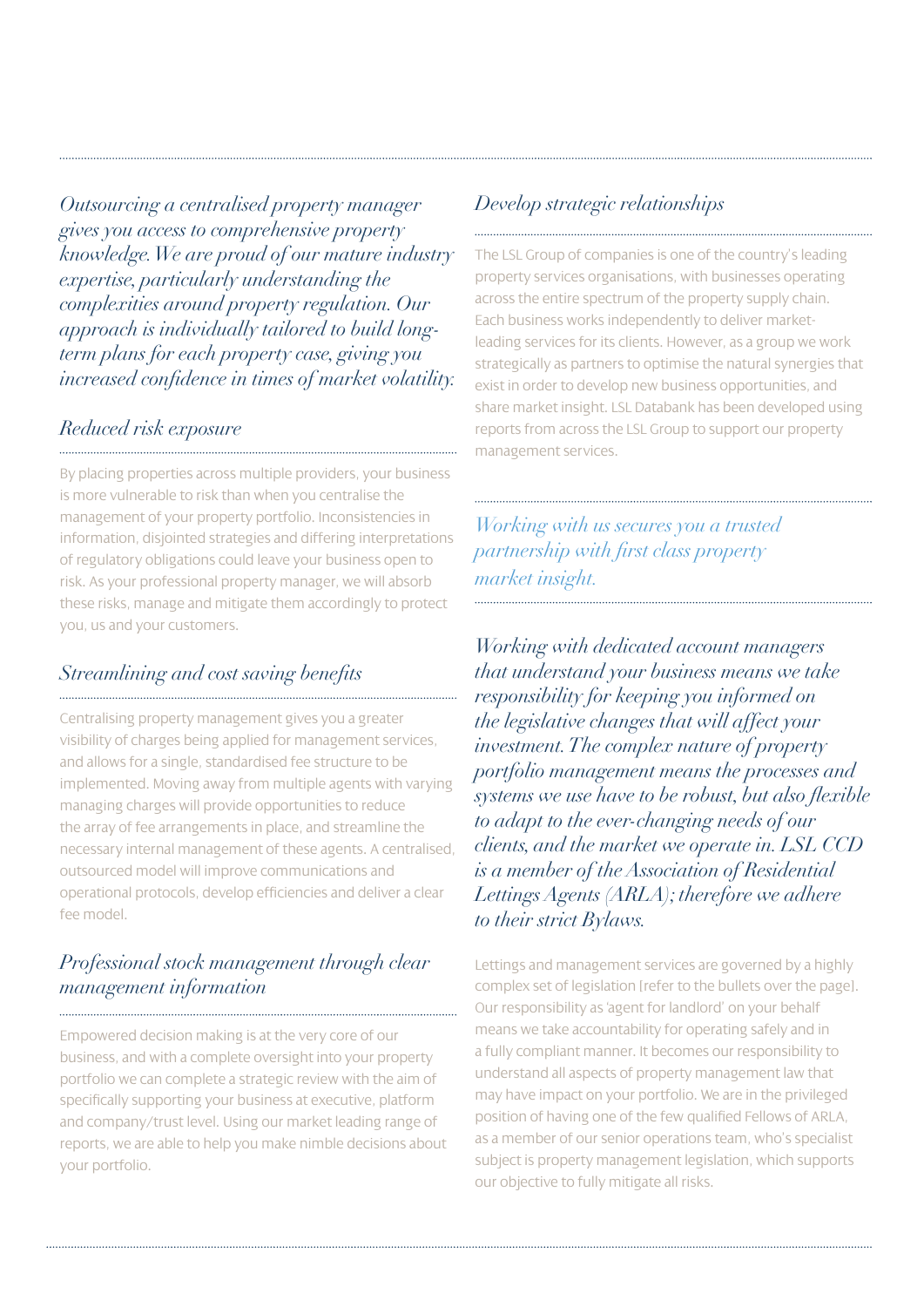*Giving you access to every property case by portfolio name, client or individual property.*

#### *Harnessing technology*

*Our intelligent, custom-built property management system is a web-based platform that allows us to demonstrate open channels of communication, and gives third party visibility of portfolios for every property case, giving clarity at every step.* 

Our software has a dedicated and fully automated finance module, which is fully integrated into our property management systems to ensure that procedures for authorising costs can be controlled and monitored appropriately. Client accounting is also managed via our property management system, which enables accurate bookkeeping of all entries, and the ability to provide bespoke reports for all properties in a format that can be passed onto your operating systems for each client, trust or company as appropriate. Our flexible invoicing procedures can be tailored to suit your needs.

Giving you access to every property case by portfolio name, client or individual property means you can interrogate the information about your clients' portfolio at the touch of a button, from anywhere in the world.

#### *Careful management. We will give you a dedicated service with a strong attention to detail.*

- Property feasibility strategies, and condition reporting to support acquisition or sales activity
- Full refurbishment management on small and large scale projects
- Management of local agents to secure suitable new tenants
- Create, leases, notices and other legalities
- Property Care reports at the commencement of tenancy
- Portfolio management including cyclical and reactive maintenance, routine visits, renewals and end of tenancy actions
- Extensive legislation ensuring compliance in areas such as Housing Act 1988, Landlord & Tenant Act 1985, Gas Safety (Installation and Use) Regulations 1998, Electrical Safety Regulations, Furniture and Furnishing (Fire) (Safety) Regulations 1988, Tenancy Deposit Schemes as regulated by Section 12-15 Of Housing Act 2004, Energy Performance of Buildings (Certificates and Inspections) Regulations 2007, Housing Health & Safety Rating System under Section 1 of Housing Act 2004, and management of Houses in Multiple Occupation & Selective Licensing
- Rent collection
- Client accounting (i.e. arrears management, credit control, and litigation processes)

*Our yield calculators, feasibility reports and month-on-month performance stats help us build an in-depth view of individual portfolios and an extensive, far-reaching view of the market. We believe that understanding your portfolio in more detail will help you make better informed decisions. Our reports are tailored to give you as much information as you need.*

- Occupied & un-occupied property portfolio summary
- Check-ins, new & re-let vs. total on market summary
- New case and instructed to market report summary
- New application summary and application on market totals summary
- Average rent summary
- Voids summary
- Book keeping, rental statements and account reconciliation
- Arrears report summary
- Maintenance summary new and completed
- Maintenance costs vs. occupied portfolio summary
- Stock report summary
- Check-out report summary
- Back to owner/ sales summary
- Property on hold report summary
- Estimated Rent vs. Average Rent report summary
- Bespoke insurance products, Energy Performance Certificates & re-valuation provision